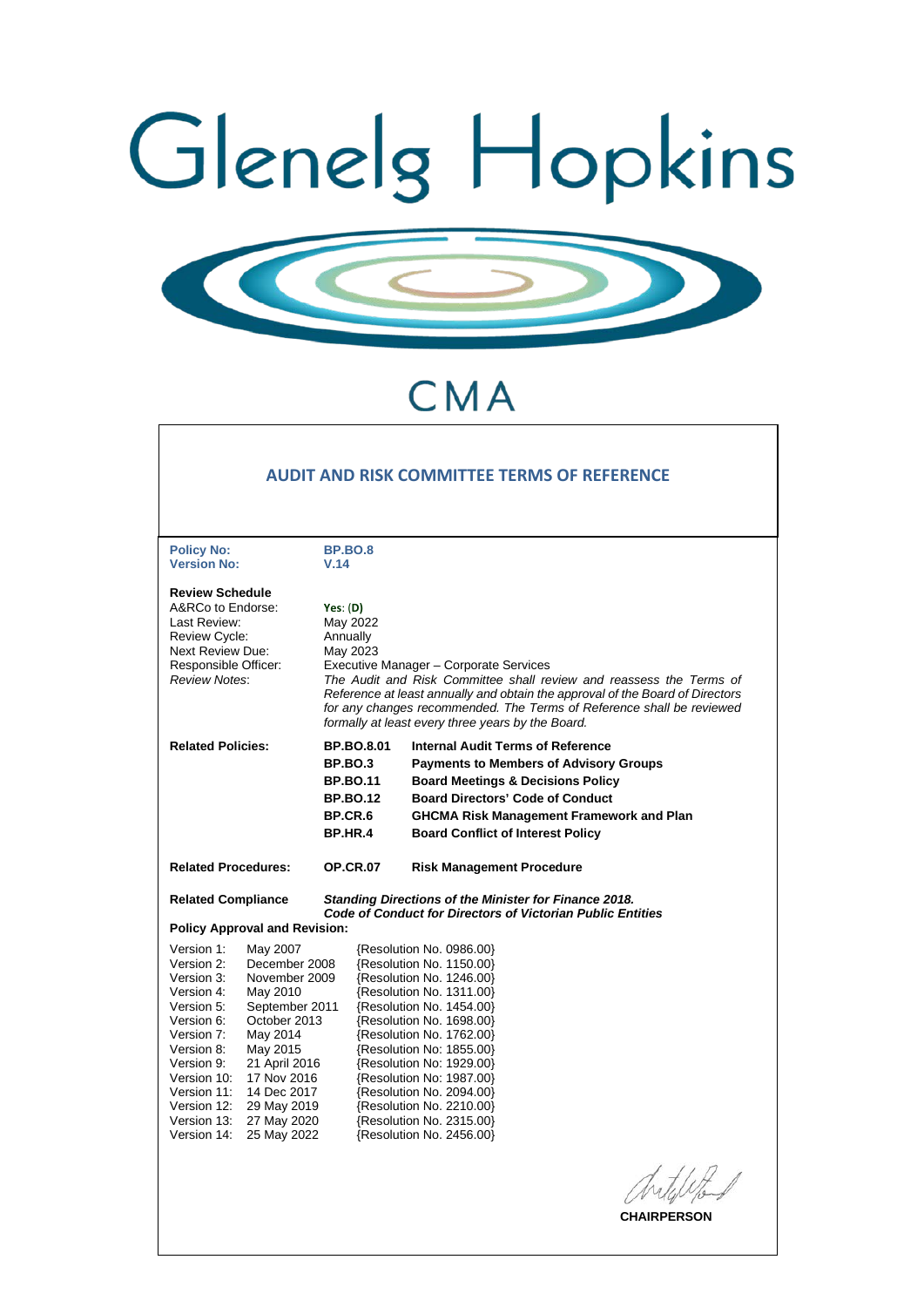

**POLICY NO: POLICY NAME:** 

**BP.BO.8 AUDIT & RISK COMMITTEE TERMS OF REFERENCE** 

# **Contents**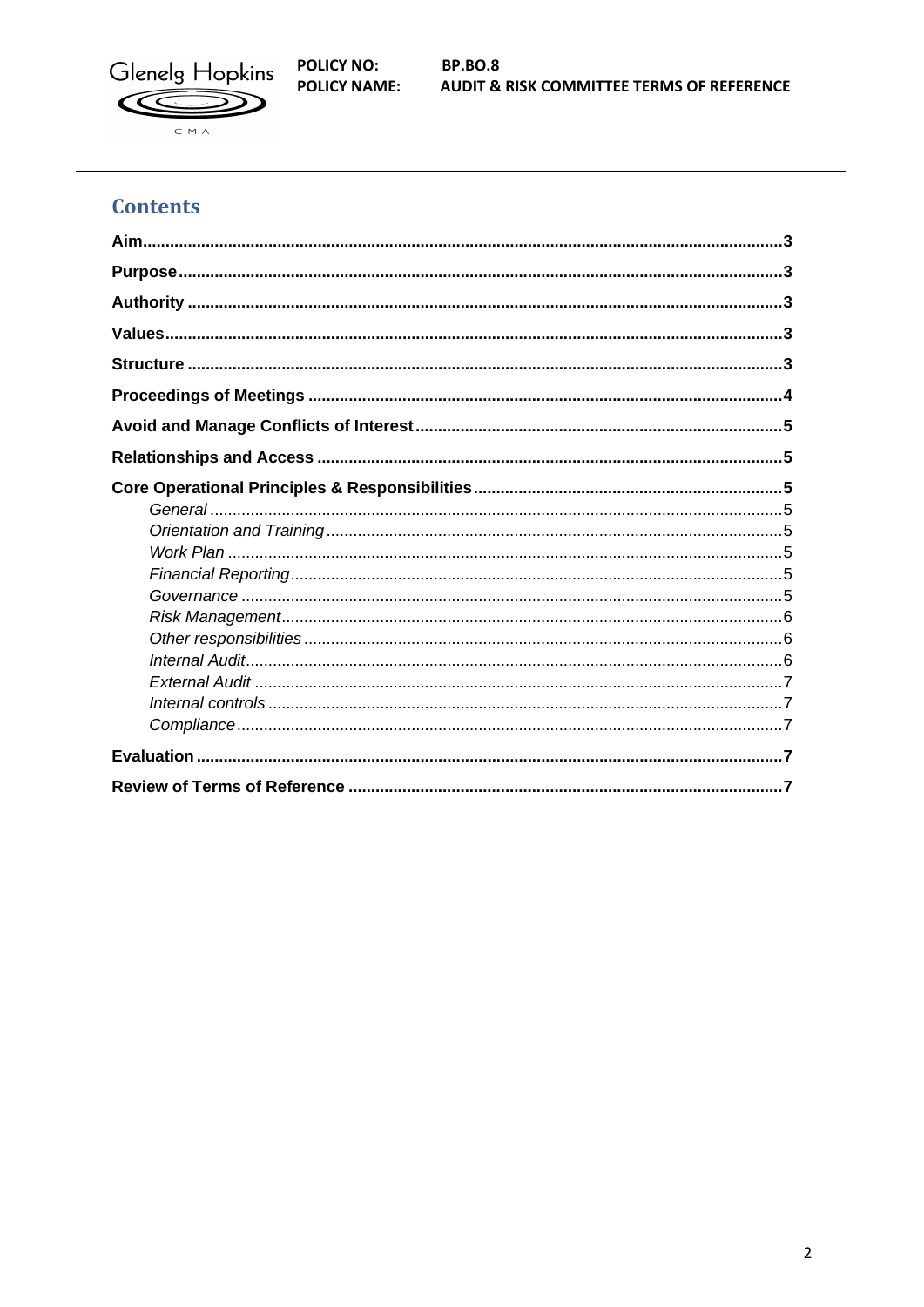

# <span id="page-2-0"></span>**Aim**

These Terms of Reference govern the operations of the Audit and Risk Committee and aim to provide clear guidelines to its members.

# <span id="page-2-1"></span>**Purpose**

The Audit and Risk Committee is an Advisory Committee of the Glenelg Hopkins Catchment Management Authority.

The primary objective of the Audit and Risk Committee is to assist the Board of Directors in fulfilling its corporate governance and oversight responsibilities (including decision making) in relation to:

- Financial reporting
- Management of risk
- System of internal controls
- Internal and External Audit functions
- Monitoring compliance with Statutory Obligations
- Monitoring compliance as outlined in the Standing Directions of the Minister of Finance 2016.

In addition, the Committee is to assist the Board in fulfilling its responsibilities in relation to compliance by the organisation with legal and contractual obligations and to advise on any matters of financial or regulatory significance which may be referred to it from time to time.

# <span id="page-2-2"></span>**Authority**

The Board authorises the Audit and Risk Committee, within the scope of its responsibilities and budget to:

- Perform activities within its Terms of Reference
- Seek any information it requires from the management, Internal and External Audit, external parties
- Obtain outside legal and other professional advice to assist in undertaking its oversight responsibilities, where the likely cost would exceed their budget a recommendation be made to the Board
- Ensure attendance of relevant officer/s at meetings as appropriate
- Resolve any disagreements between management and the internal and external auditors.

The Audit & Risk Committee does not have authority to make decisions on behalf of the Board.

#### <span id="page-2-3"></span>**Values**

The Audit & Risk Committee will conduct itself in accordance with the code of values and ethics of the organisation and the Glenelg Hopkins CMA Board Directors' Code of Conduct.

# <span id="page-2-4"></span>**Structure**

The structure of the Audit and Risk Committee will be as follows:

- Membership
	- $\circ$  The Committee will be comprised of a minimum of five members, three of whom are to be Board Directors and two of whom are independent members.
	- o All members of the Committee will be appointed by the Board.
	- o The following persons must be excluded from membership: Accountable Officer, CFO and Internal Auditors.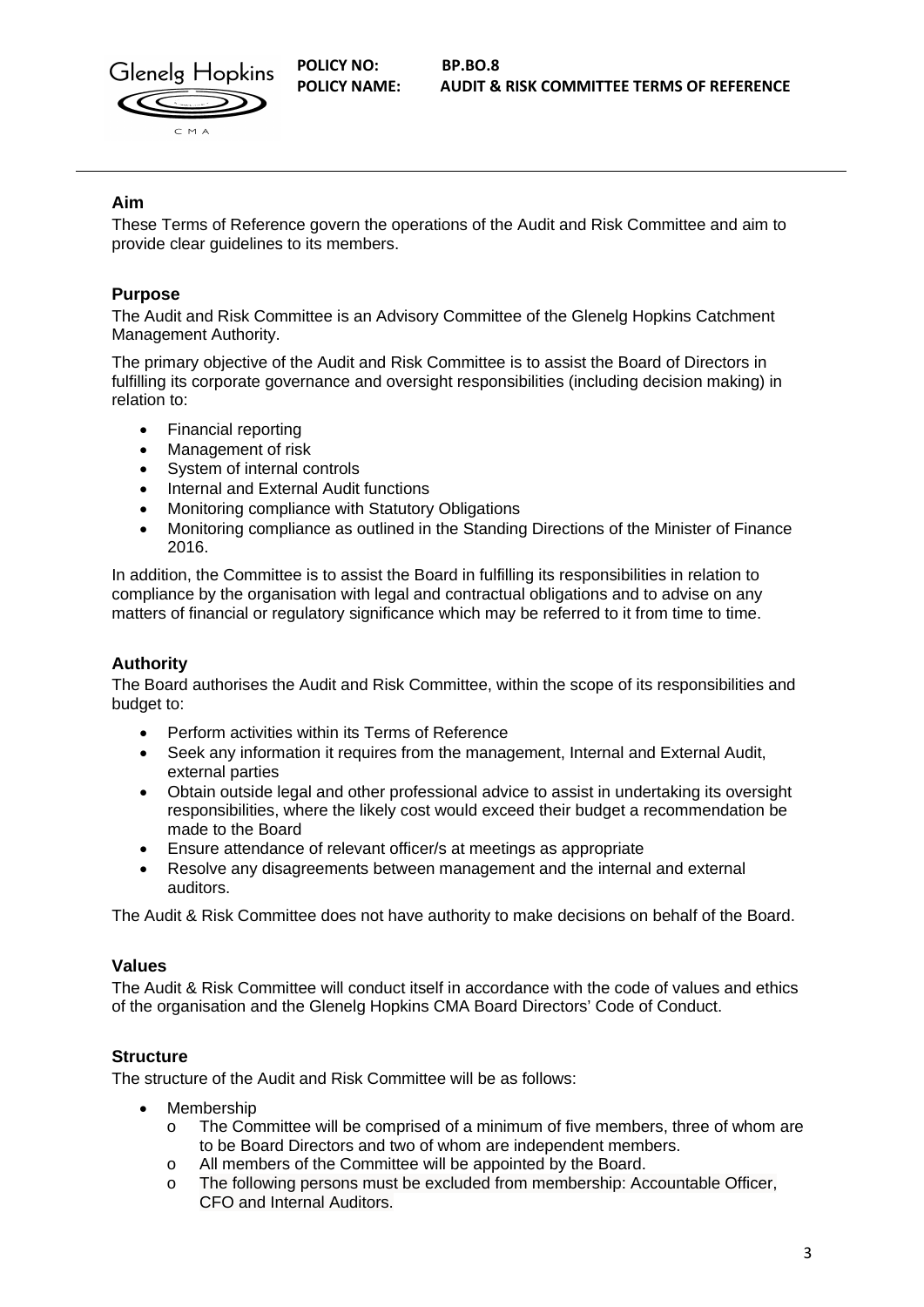



- Membership Duration of Appointment
	- o Board Directors will be appointed for a two or four -year term of office in line with their term on the Board.
	- o Independent members will be appointed for a three-year term and should be staggered where practicable.
	- o Unless otherwise determined by the Board, the duration of appointments of independent members shall be for a period of up to two (2) terms.
	- o Independent members may be extended by the Board for additional terms based on re-application in order to minimise the loss of knowledge of the CMA's business that may occur on change of membership.
- Member Skills
	- Each member must have and maintain a number of skills including for example, basic financial literacy, relevant industry knowledge and business experience
	- o At least one member shall have accounting and/or related financial management expertise.
- **Chair** 
	- o The Chair of the committee must be an independent member; and not the Chairperson or a Director of the CMA Board
- Remuneration
	- o The remuneration for the independent members will be in accordance with the Payments to Members of Advisory Groups policy.
- Induction
	- o New members are provided with all relevant and necessary information.

# <span id="page-3-0"></span>**Proceedings of Meetings**

- Frequency of Meetings
- o The Committee shall meet at least four times a year and otherwise as required • Quorum
	- o A quorum for any meeting will be three members, provided at least one independent member is in attendance
- **Attendees** 
	- o In addition to Committee members, the following will be invited to attend Committee meetings as frequently as the Committee deems necessary:
		- a) Committee Executive Officer
		- b) Chief Executive Officer
		- c) Chief Finance Officer
		- d) Risk & Compliance Officer
		- e) Internal & External Audit representatives
		- f) Administrative Officer
		- g) General counsel
- Resolutions to move motions
	- o The Committee shall reach decisions by general consensus, or if a consensus can't be reached, by a majority of votes from the members present. If number of votes for and against are equal, the Committee Chair shall have a casting vote.
- Administration
	- Minutes of meetings will be kept in accordance with BP.BO.11 Board Meetings & Decisions Policy, and shall be circulated to the Board
	- o Meeting agenda and supporting documents will be made available at least five working days in advance of each meeting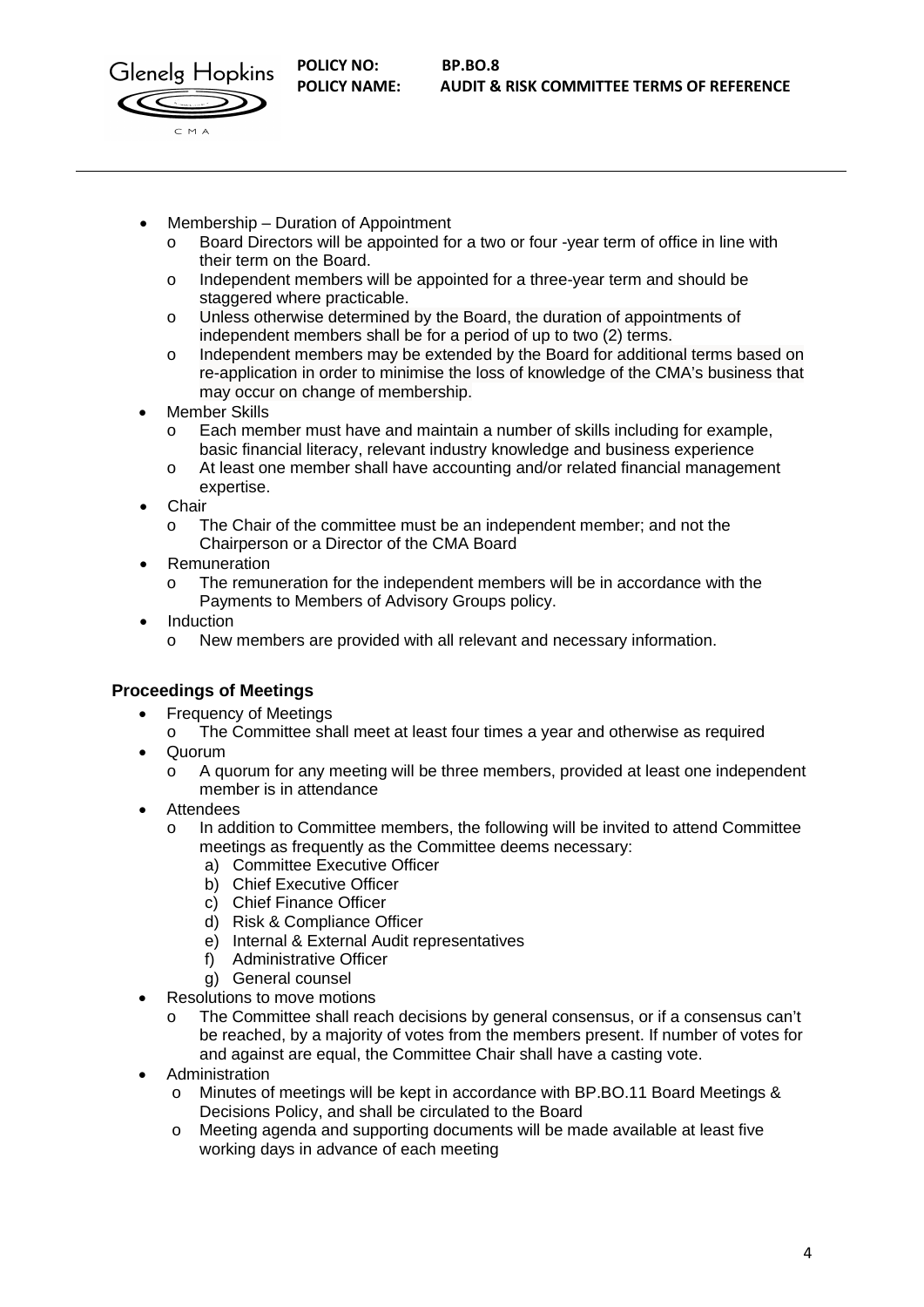

## <span id="page-4-0"></span>**Avoid and Manage Conflicts of Interest**

At the start of each Committee Meeting the Chair will ask if any Committee member has an interest (i.e. a private interest or a duty to another organisation) in respect to any matter on the Agenda. If a Committee Member has an interest, he or she will declare it, including the nature of the interest and the conflict that results, or may result from it.

If the Chair or a Committee Member becomes aware that another Committee Member may have an undeclared interest, he/she will raise the matter immediately, so the Committee Member can declare the interest, if it exists.

If the Chair has an interest, the Chair will declare it to the Committee.

The process for 'determining whether a conflict is material' and how to manage a conflict will be consistent with the recommended procedure for managing a conflict outlined in BP.HR.4.

## <span id="page-4-1"></span>**Relationships and Access**

Sufficient opportunity shall be provided for Internal and External Auditors to meet the Committee without the presence of management.

The Committee shall provide an open line of communication between internal auditors, the external auditors, and the Board of Directors. In performing its duties, the Audit and Risk Committee will maintain effective working relationships with the Board of Directors, management and the Internal and External Auditors.

# <span id="page-4-2"></span>**Core Operational Principles & Responsibilities**

#### <span id="page-4-3"></span>*General*

The Audit & Risk Committee are obliged to prepare for and to participate in Committee meetings.

The Audit and Risk Committee shall ensure it understands the organisations structure, controls, and types of transactions in order to adequately assess the significant risks faced by the organisation in the current environment.

The Audit and Risk Committee shall prepare and submit an annual report on its activities to the Board

The Chair of the Audit and Risk Committee shall meet at least annually with the Board.

#### <span id="page-4-4"></span>*Orientation and Training*

Committee members will receive formal orientation training on the purpose and mandate of the Committee and on the organisation's objectives. A process of continuing education will be established.

#### <span id="page-4-5"></span>*Work Plan*

The Committee Chair will collaborate with senior management to establish a Work Plan to ensure that the responsibilities of the Committee are scheduled and carried out

#### <span id="page-4-6"></span>*Financial Reporting*

The Audit and Risk Committee shall oversee the financial reporting processes:

- The periodic financial reporting process implemented by management, the review of interim financial statements, annual financial statements and preliminary announcements before release
- The areas of financial risk and how these are managed

#### <span id="page-4-7"></span>*Governance*

The Audit and Risk Committee shall assist and advise the Board on governance and in particular:

• Significant accounting and reporting issues and their impact on the organisation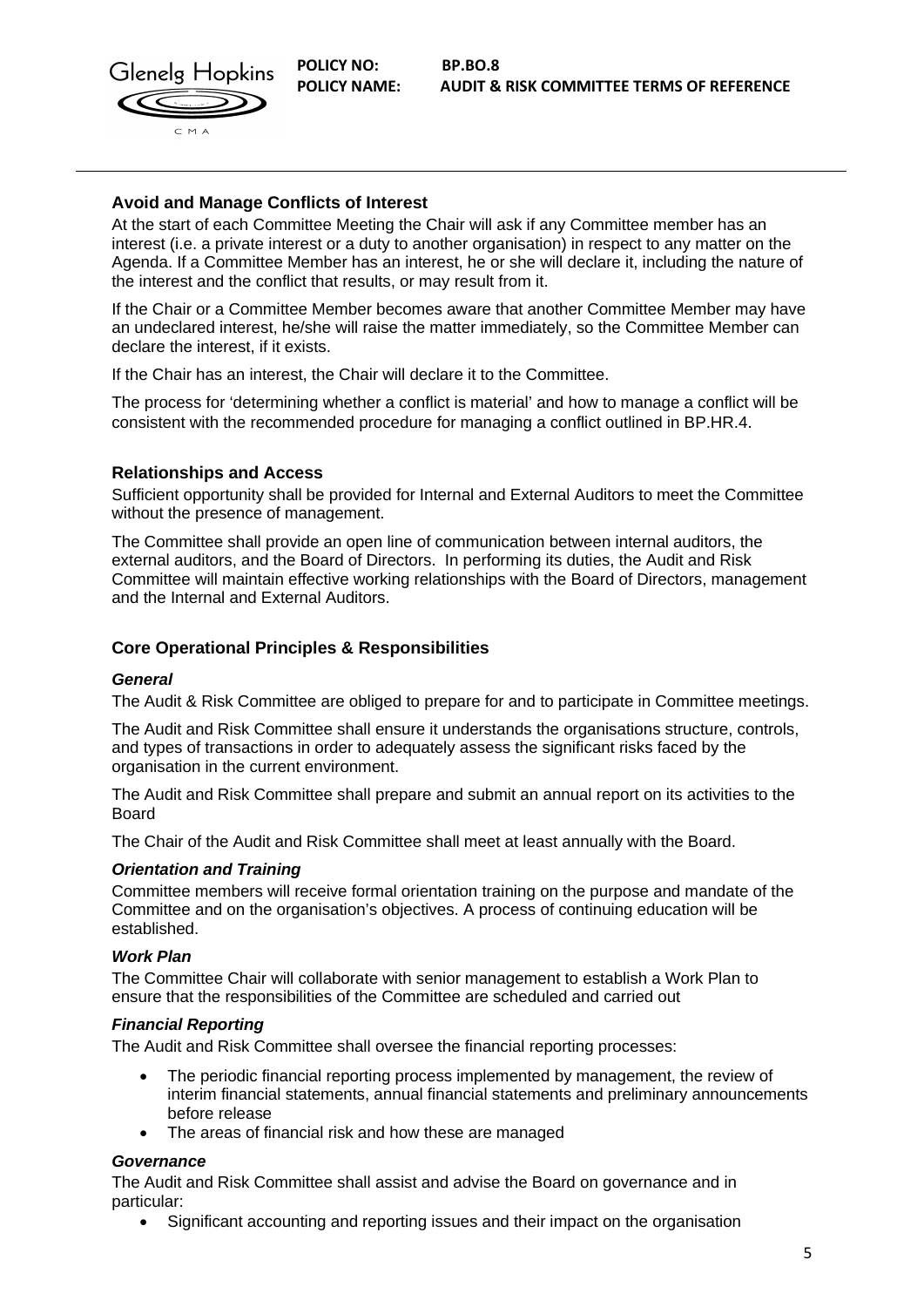

- The review of all Board policies and procedures and provide recommendations for change or re-endorsement as appropriate
- The schedule of reporting to ensure its adequacy for appropriate governance and risk management
- The register of strategies to ensure that details of key strategies, date of service, date of review, purpose and responsible staff member or position are maintained
- The process and timelines for development of the Corporate Plan and Annual Report
- Reviewing and monitoring compliance with the *Financial Management Act 1994* (FMA), these Directions and the Instructions, and advise the Responsible Body on the level of compliance attained; and
- Reviewing and monitoring remedial actions taken to address Compliance Deficiencies.

#### <span id="page-5-0"></span>*Risk Management*

The Audit and Risk Committee shall fulfil its responsibilities as outlined in the Risk Management Policy, including:

- Assess the significant risk faced by the organisation in the current environment with consideration of the organisation's structure, controls and types of transactions
- Facilitate the review of risk management guidelines and ensure that operating risks are minimised
- Review the policy for the oversight and management of business risks
- Monitor and report on managements overall Risk Management Strategy, including establishment, implementation, monitoring and performance
- Review and monitor the exception reporting on high risk treatment plans provided from management at regular committee meetings
- Completion of the annual risk attestation checklist, from the Risk Management Framework.
- Reviewing information in the report of operations on financial management, performance and sustainability before it is released to Parliament by the Responsible Minister.

#### <span id="page-5-1"></span>*Other responsibilities*

Institute and oversee special investigations as needed (e.g. issues of fraud or corruption).

#### <span id="page-5-2"></span>*Internal Audit*

The Audit and Risk Committee will:

- Implement the Internal Audit Charter
- Review and approve the Internal Audit Plan, its scope and progress
- Review the proposed Internal Audit Plan for the coming year ensuring it covers key risks.
- Ensure significant findings and recommendations made by the Internal Auditors are discussed, with an agreed course of action taken and reported to the Board
- Review the effectiveness of the Internal Audit function; including its quality control procedures
- Meet separately with the Internal Auditors to discuss any matters that the Audit and Risk Committee believes should be kept in-camera
- Facilitate the review of the performance of the Internal Audit, and make recommendations regarding the appointment, re-appointment or dismissal of the Internal Audit function
- Evaluate the effectiveness and appropriateness of the audit resources
- Review the Internal Audit Charter and make recommendations for change or reendorsement as appropriate
- Ensure any recommendations made by the Internal Auditor and have been accepted by Management and have been implemented.